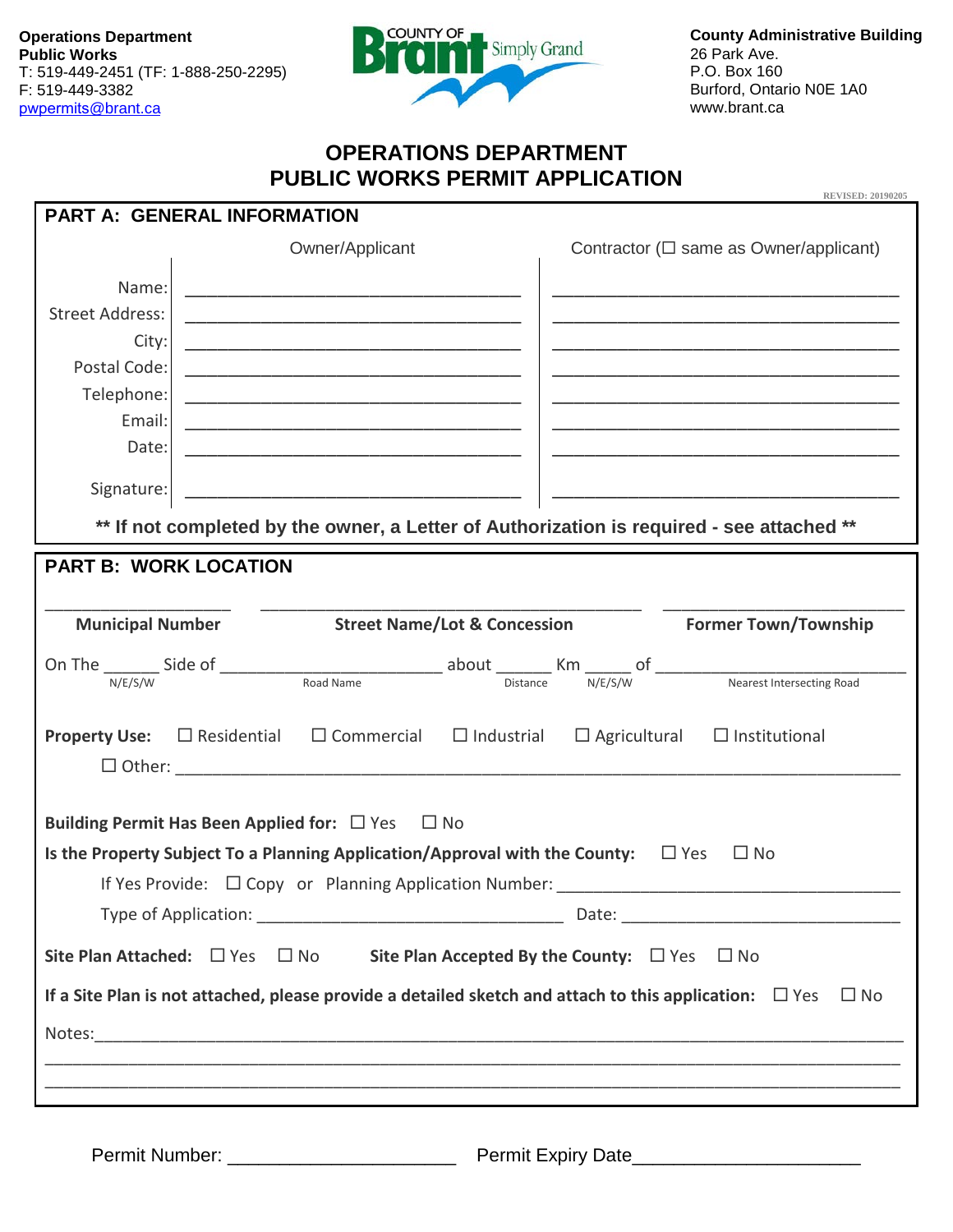| $\Box$<br><b>PART C: RIGHT OF WAY (ROAD USE)</b>                                                                                                                                                                               |                                                                                                                            |                                                                                                              |  |  |  |
|--------------------------------------------------------------------------------------------------------------------------------------------------------------------------------------------------------------------------------|----------------------------------------------------------------------------------------------------------------------------|--------------------------------------------------------------------------------------------------------------|--|--|--|
| Type of Work: $\Box$ Street Excavation $\Box$ Service Excavation $\Box$ Hoarding $\Box$ Removal of an Entrance<br>$\Box$ Other:                                                                                                |                                                                                                                            |                                                                                                              |  |  |  |
|                                                                                                                                                                                                                                |                                                                                                                            |                                                                                                              |  |  |  |
| Notes: Notes: Notes: Notes: Notes: Notes: Notes: Notes: Notes: Notes: Notes: Notes: Notes: Notes: Notes: Notes: Notes: Notes: Notes: Notes: Notes: Notes: Notes: Notes: Notes: Notes: Notes: Notes: Notes: Notes: Notes: Notes |                                                                                                                            |                                                                                                              |  |  |  |
|                                                                                                                                                                                                                                |                                                                                                                            |                                                                                                              |  |  |  |
| <b>PART D: ENTRANCE</b><br>$\Box$<br>□ New Entrance □ Temporary Entrance Material Type: _____________________________                                                                                                          |                                                                                                                            |                                                                                                              |  |  |  |
| □ Hard Surface an Existing Entrance (Asphalt, Concrete, etc.) Material Type: _________________________________                                                                                                                 |                                                                                                                            |                                                                                                              |  |  |  |
| $\Box$ Change the Design of an Existing Entrance $\Box$ Change the Use of an Existing Entrance                                                                                                                                 |                                                                                                                            |                                                                                                              |  |  |  |
| Entrance Location Marked On Site: $\Box$ Yes $\Box$ No                                                                                                                                                                         |                                                                                                                            |                                                                                                              |  |  |  |
|                                                                                                                                                                                                                                |                                                                                                                            |                                                                                                              |  |  |  |
|                                                                                                                                                                                                                                |                                                                                                                            |                                                                                                              |  |  |  |
| <b>DEARTE: SANITARY SEWER CONNECTION</b><br>Diameter: ______________Length: ____________Grade: ______________Material Type: ______________________________                                                                     |                                                                                                                            |                                                                                                              |  |  |  |
|                                                                                                                                                                                                                                |                                                                                                                            |                                                                                                              |  |  |  |
| Notes: Notes:                                                                                                                                                                                                                  |                                                                                                                            |                                                                                                              |  |  |  |
|                                                                                                                                                                                                                                |                                                                                                                            |                                                                                                              |  |  |  |
|                                                                                                                                                                                                                                | $\Box$ The applicant hereby requests any applicable frontage fees be amortized as permitted by the fees and charges by-law |                                                                                                              |  |  |  |
| <b>DEARTE: STORM SEWER CONNECTION</b>                                                                                                                                                                                          |                                                                                                                            |                                                                                                              |  |  |  |
| Diameter: ______________Length: ____________Grade: _______________Material Type: _____________________________                                                                                                                 |                                                                                                                            |                                                                                                              |  |  |  |
|                                                                                                                                                                                                                                |                                                                                                                            |                                                                                                              |  |  |  |
|                                                                                                                                                                                                                                |                                                                                                                            |                                                                                                              |  |  |  |
|                                                                                                                                                                                                                                | □ The applicant hereby requests any applicable frontage fees be amortized as permitted by the fees and charges by-law      |                                                                                                              |  |  |  |
|                                                                                                                                                                                                                                |                                                                                                                            |                                                                                                              |  |  |  |
| <b>PART G: WATER CONNECTION</b><br>$\Box$<br>Diameter: ____________________Length: __________________________Material Type: _______________________________                                                                    |                                                                                                                            |                                                                                                              |  |  |  |
| Method of Connection: ________________                                                                                                                                                                                         |                                                                                                                            |                                                                                                              |  |  |  |
| Back Flow Prevention Required: □ Yes □ No                                                                                                                                                                                      |                                                                                                                            |                                                                                                              |  |  |  |
|                                                                                                                                                                                                                                |                                                                                                                            |                                                                                                              |  |  |  |
| □ The applicant hereby requests any applicable frontage fees be amortized as permitted by the fees and charges by-law                                                                                                          |                                                                                                                            |                                                                                                              |  |  |  |
| <b>PART H: FEES</b> (In Accordance with the County's Current Fees & Charges By-Law)                                                                                                                                            |                                                                                                                            |                                                                                                              |  |  |  |
|                                                                                                                                                                                                                                |                                                                                                                            |                                                                                                              |  |  |  |
| Entrance Permit:\$_________________                                                                                                                                                                                            |                                                                                                                            |                                                                                                              |  |  |  |
|                                                                                                                                                                                                                                |                                                                                                                            | Water Inspection:\$____________________Water Connection:\$ _______________Water Frontage:\$_________________ |  |  |  |
|                                                                                                                                                                                                                                |                                                                                                                            |                                                                                                              |  |  |  |
|                                                                                                                                                                                                                                | $\Box$ Frontage fee(s) to be amortized over a period of 10 years at an annual interest rate of prime plus 1%               |                                                                                                              |  |  |  |
|                                                                                                                                                                                                                                |                                                                                                                            |                                                                                                              |  |  |  |
|                                                                                                                                                                                                                                |                                                                                                                            |                                                                                                              |  |  |  |
|                                                                                                                                                                                                                                |                                                                                                                            |                                                                                                              |  |  |  |
|                                                                                                                                                                                                                                |                                                                                                                            |                                                                                                              |  |  |  |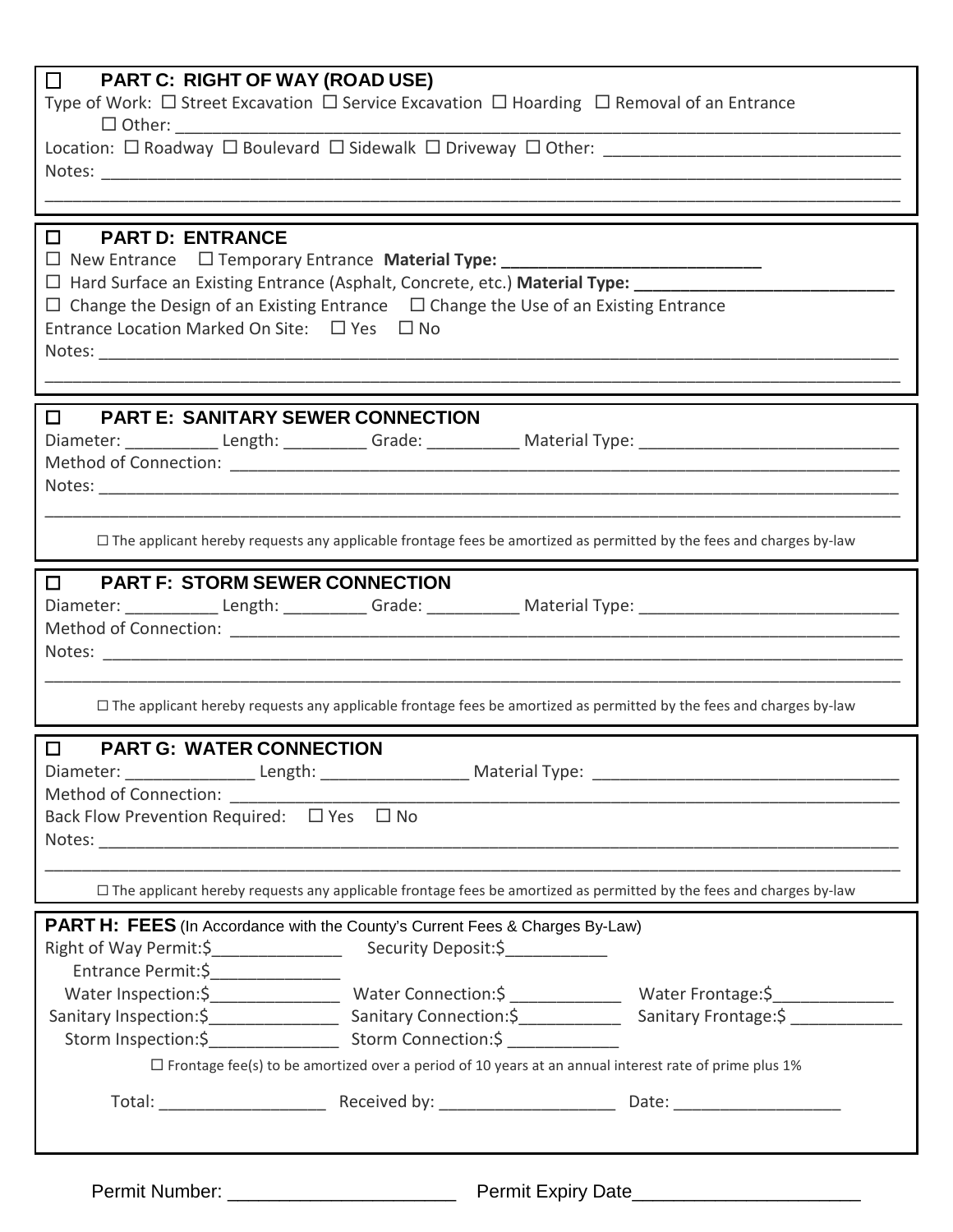| <b>For County Use Only</b>                                                                                                                                                                                                     |                                   |  |  |  |
|--------------------------------------------------------------------------------------------------------------------------------------------------------------------------------------------------------------------------------|-----------------------------------|--|--|--|
| <b>PART C: RIGHT OF WAY APPROVAL</b><br>$\Box$                                                                                                                                                                                 |                                   |  |  |  |
|                                                                                                                                                                                                                                | $\Box$ Information Sheet Attached |  |  |  |
| D PART D: ENTRANCE APPROVAL<br>Sight Distance to the Left: ________________m   Sight Distance to The Right: __________________________ m                                                                                       |                                   |  |  |  |
| $\Box$ Civic Address to be Assigned fter Construction                                                                                                                                                                          | $\Box$ Information Sheet Attached |  |  |  |
| D PART E: SANITARY SEWER CONNECTION<br>Refer to Attached Information Sheet for Permit Conditions<br>□ Information Sheet Attached<br>Energy + has been notified to begin billing for services: $\Box$ Yes $\Box$ No             |                                   |  |  |  |
| <b>PART F: STORM SEWER CONNECTION</b><br>$\Box$<br>Refer to Attached Information Sheet for Permit Conditions<br>Energy + has been notified to begin billing for services: $\Box$ Yes $\Box$ No                                 |                                   |  |  |  |
| D PART G: WATER CONNECTION<br>Refer to Attached Information Sheet for Permit Conditions.<br>□ Information Sheet Attached<br>Energy+ Inc. has been notified to begin billing for services: □ Yes □ No Date: ___________________ |                                   |  |  |  |
|                                                                                                                                                                                                                                |                                   |  |  |  |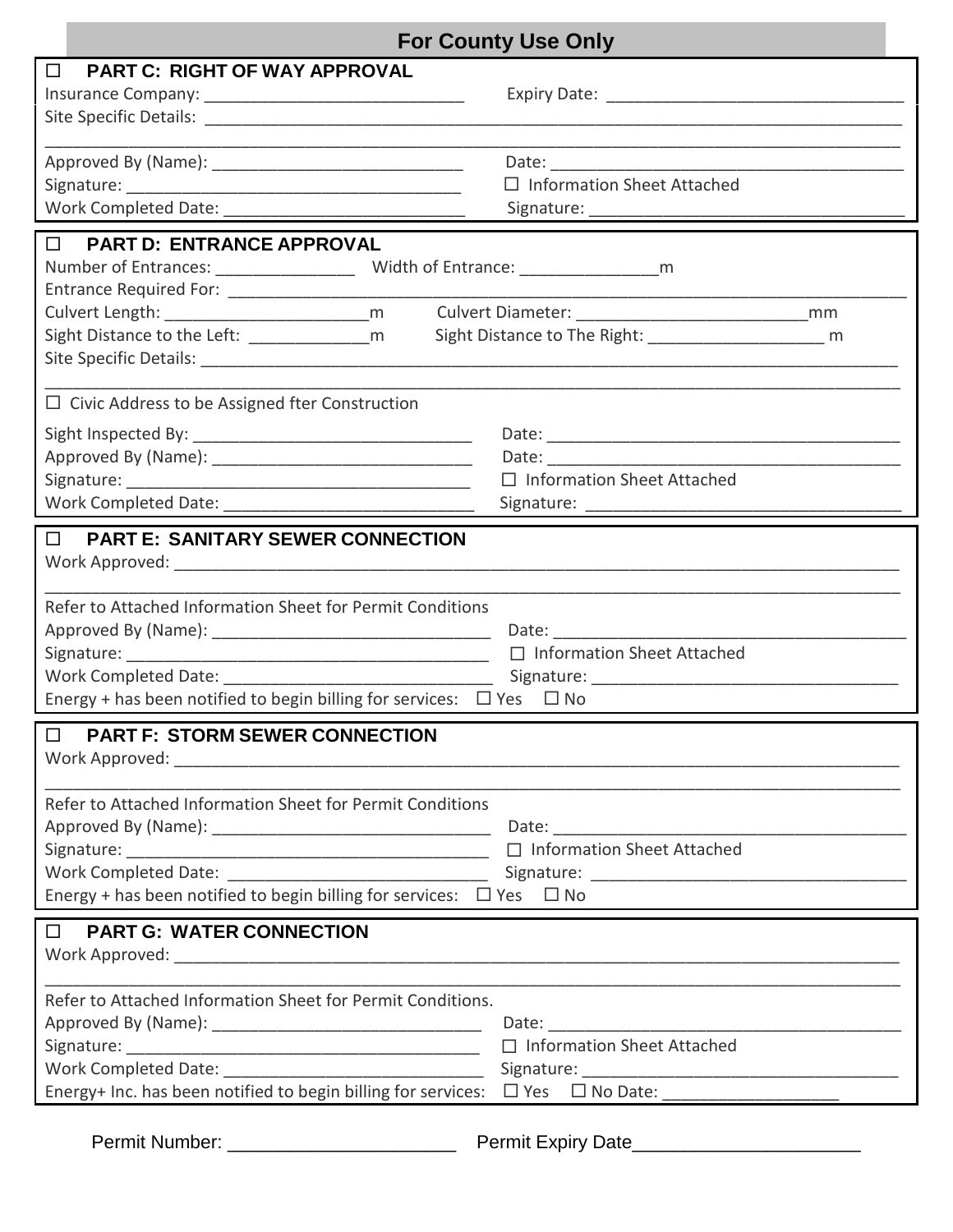# **CONDITIONS**

This Public Works Permit is subject to the following conditions and to any supplementary conditions established by the County of Brant at the time of issue:

| 1. This permit is subject to all Municipal By-laws.<br>2. The applicant is required to contact Public<br>Works prior to the start of work. For specific<br>division contact information please see the<br>supplementary information document attached.                                                                                                       | 8.                                                                                                                                                                                                                      | If during the life of this permit any acts are<br>passed or regulations adopted which affect the<br>rights and privileges herein granted, the said<br>acts or regulations shall be applicable to this<br>permit from the date which they come into<br>force.                                                                                                                                                        |
|--------------------------------------------------------------------------------------------------------------------------------------------------------------------------------------------------------------------------------------------------------------------------------------------------------------------------------------------------------------|-------------------------------------------------------------------------------------------------------------------------------------------------------------------------------------------------------------------------|---------------------------------------------------------------------------------------------------------------------------------------------------------------------------------------------------------------------------------------------------------------------------------------------------------------------------------------------------------------------------------------------------------------------|
| 3. All underground works are required to be<br>inspected by a representative of the County of<br>Brant before being backfilled.                                                                                                                                                                                                                              |                                                                                                                                                                                                                         | 9. The design and specifications of the<br>construction must not be changed without the<br>approval of the County.                                                                                                                                                                                                                                                                                                  |
| 4. No work shall be started before a Public Works<br>Permit for the work has been issued by the<br>County of Brant.                                                                                                                                                                                                                                          |                                                                                                                                                                                                                         | 10. Trees, shrubs, etc. on the right-of-way of a road<br>must not be cut, trimmed, replaced or planted<br>without the written permission of the County or<br>its duly authorized agent.                                                                                                                                                                                                                             |
| 5. If this permit expires before the work is<br>accepted, and is not renewed for any reason,<br>all work constructed, maintained or operated<br>under this permit shall, if the County so<br>requests be removed without expense to the<br>County and the road shall be left in as good as<br>it was before the said works were installed or<br>constructed. |                                                                                                                                                                                                                         | 11. The applicant is responsible for the<br>construction, marking and maintenance of the<br>detours required and for maintaining safety<br>measures for the protection of the public during<br>the construction of any works in respect to this<br>permit.                                                                                                                                                          |
| 6. The permit must not be assigned or transferred<br>from one owner to another. Each new permit is<br>subject to the conditions applying at time of<br>issue without expression of written consent<br>from the County of Brant.                                                                                                                              | 12. The applicant is responsible for ensuring all<br>utility/service locates have been completed and<br>are valid, prior to the commencement of the<br>construction.<br>13. All work shall be constructed in accordance |                                                                                                                                                                                                                                                                                                                                                                                                                     |
| 7. Any permit may be cancelled at any time for<br>breach of the regulations or conditions of the<br>permit or for such reasons as the General<br>Manager of Operations (or designate) in her/his<br>discretion deems proper.                                                                                                                                 |                                                                                                                                                                                                                         | with the County of Brant Development &<br>Engineering Standards, as amended.<br>14. The property owner shall engage an insured<br>contractor. The contractor shall provide the<br>municipality with proof of liability insurance<br>of a minimum of two million dollars<br>(\$2,000,000), listing the County of Brant as<br>additional insured, prior to release of the<br>approved permit (By-law # 33-12, s 7.3). |

 $\leftrightarrow$ 

Permit Number: \_\_\_\_\_\_\_\_\_\_\_\_\_\_\_\_\_\_\_\_\_\_ Permit Expiry Date\_\_\_\_\_\_\_\_\_\_\_\_\_\_\_\_\_\_\_\_\_\_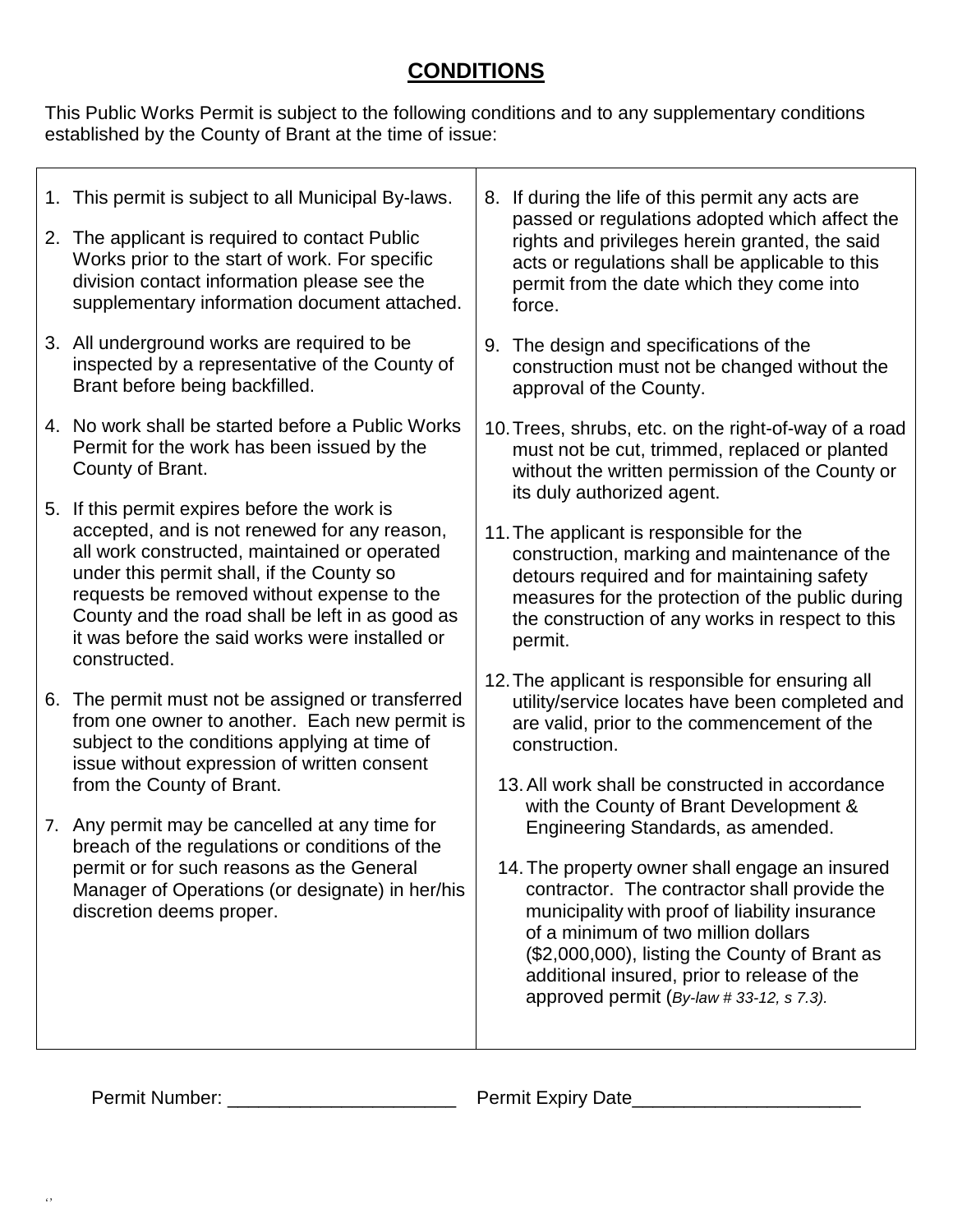

## **Operations Department - Public Works Permit Application Letter of Authorization**

|                                                                     | to which is the       |  |  |  |  |  |
|---------------------------------------------------------------------|-----------------------|--|--|--|--|--|
| subject of this Public Works Permit Application, and I/We authorize |                       |  |  |  |  |  |
|                                                                     | Contractor            |  |  |  |  |  |
| to make this application on my/our behalf.                          |                       |  |  |  |  |  |
|                                                                     |                       |  |  |  |  |  |
| Date                                                                |                       |  |  |  |  |  |
| Name of Owner(s)                                                    | Name of Owner(s)      |  |  |  |  |  |
| Signature of Owner(s)                                               | Signature of Owner(s) |  |  |  |  |  |
| <b>Property Owner Contact Information</b>                           |                       |  |  |  |  |  |
|                                                                     |                       |  |  |  |  |  |
|                                                                     |                       |  |  |  |  |  |
| Postal Code:                                                        |                       |  |  |  |  |  |
|                                                                     |                       |  |  |  |  |  |
|                                                                     |                       |  |  |  |  |  |
|                                                                     |                       |  |  |  |  |  |
| Permit Number: ____________________                                 |                       |  |  |  |  |  |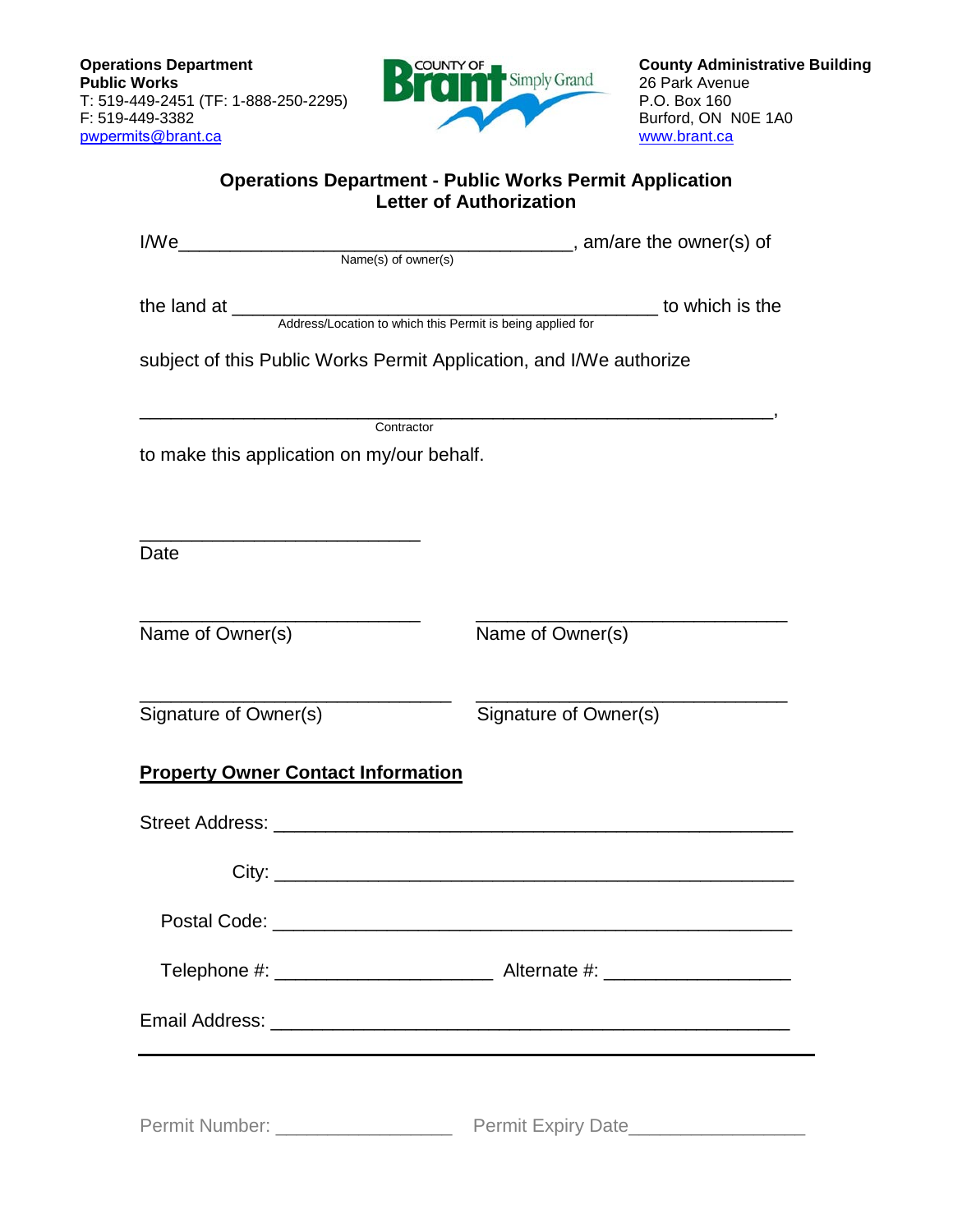**Operations Department Public Works** T: 519-449-2451 (TF: 1-888-250-2295) F: 519-449-3382 pwpermit[s@brant.ca](mailto:publicworks@brant.ca)



## **OPERATIONS DEPARTMENT - PUBLIC WORKS PERMIT APPLICATION PROCEDURE**

## **Parts A and B must be completed for all applications**:

### **Part A: General Information**

- All areas of this section must be completed.
- The telephone numbers included should be the preferred contact numbers for each party.
- Complete a letter of authorization if the permit is not completed by the owner (Template attached).

### **Part B: Work Location**

- All areas of this section must be completed.
- On line two of this section, provide the nearest intersecting road as the reference point.
- Attach a Site Plan or sketch indicating location for all items being applied for.

**Parts C through G** contain additional attachments which list permit specific conditions and guidelines. Once the appropriate attachments have been reviewed, Parts C through G should be completed as necessary in accordance with the following:

## **.Part C: Right of Way (Road Use)**

- Complete this section if working within the County of Brant right of way (e.g. sewer connections, water connections, waste bins, sidewalk scaffolding, etc.).
- To complete this section, place an "X" in the check box located at the top left of this section and fill in the all fields completely.
- Print any applicable notes in the area provided.
- Provide concise drawing of traffic plan to be utilized for vehicle/pedestrian safety (e.g. barricades/signs/scaffolding etc.).
- Provide a certificate of insurance if required upon submission.

## **Part D: Entrance**

- Complete this section if an entrance is to be constructed, modified, or hard surfaced.
- To complete this section, place an "X" in the check box located at the top left of this section and fill in all fields completely.
- Print any applicable notes in the area provided.
- Clearly mark the entrance location on site. Both outside corners are to be identified with stakes and/or paint.
- Provide a certificate of insurance if required upon submission.

## **Continued on next page**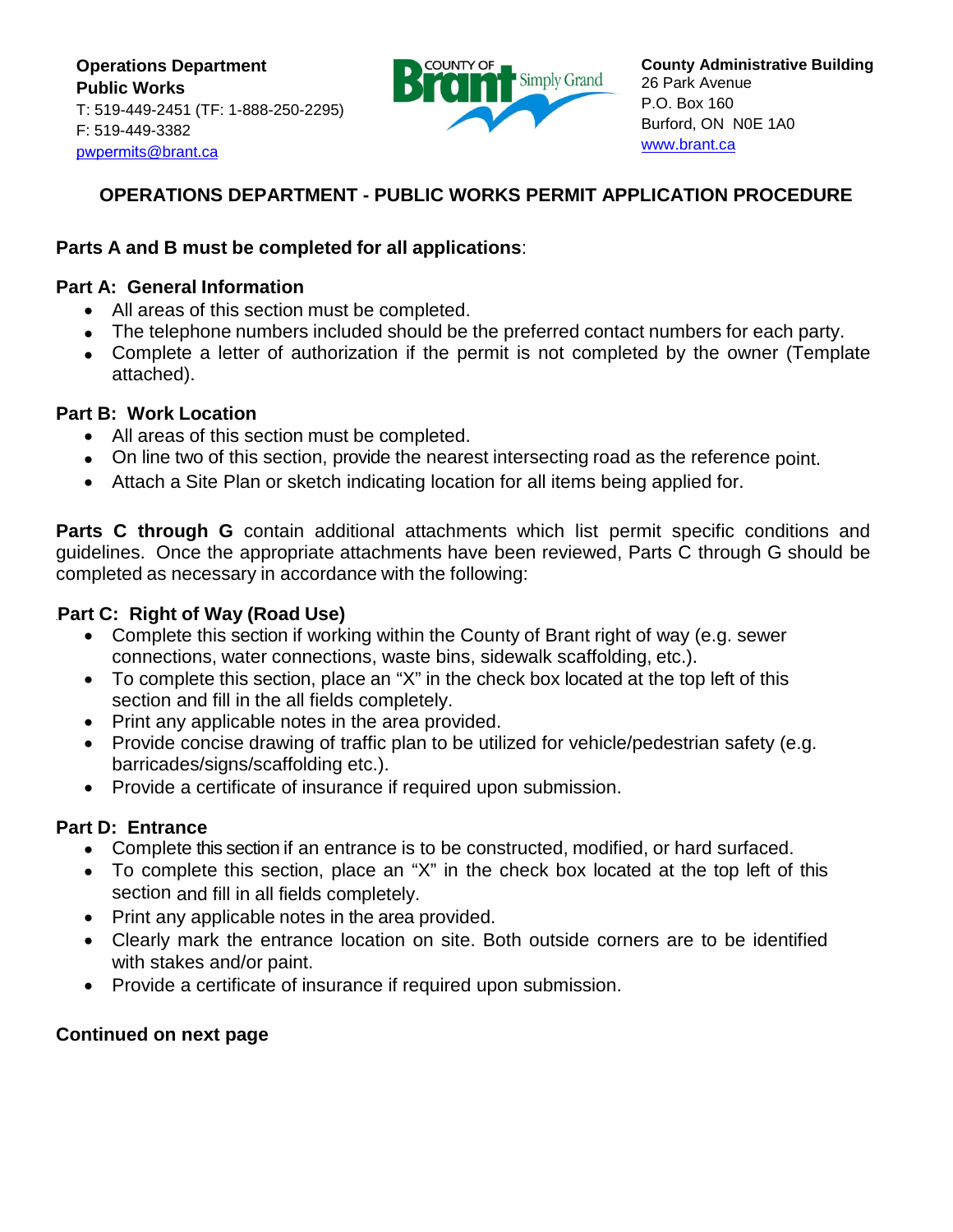**Operations Department Public Works** T: 519-449-2451 (TF: 1-888-250-2295) F: 519-449-3382 pwpermit[s@brant.ca](mailto:publicworks@brant.ca)



## **Part E: Sanitary Sewer Connection**

- Complete this section if a connection to the sanitary sewer system is being added, altered or installed.
- If you will be working within the County of Brant right of way to complete the new connection, **Part C: Right of Way (Road Use)** must also be completed.
- To complete this section, place an "X" in the box located at the top left of this section and fill in all fields completely.
- Print any applicable notes in the area provided.
- Include all units of measure.
- Define the method of connection. Explain how you intend to connect the sanitary service to the sanitary sewer main.
- Provide a certificate of insurance if required upon submission.

## **Part F: Storm Sewer Connection**

- Complete this section if a connection to the storm sewer system is being added, altered or installed.
- If you will be working within the County of Brant right of way to complete the new connection, **Part C: Right of Way (Road Use)** must also be completed.
- To complete this section, place an "X" in the box located at the top left of this section and fill in all fields completely.
- Print any applicable notes in the area provided.
- Include all units of measure.
- Define the method of connection. Explain how you intend to connect the storm service to the storm sewer main.
- Provide a certificate of insurance if required upon submission.

### **Part G: Water Connection**

- Complete this section if a connection to the County of Brant water system is being added, altered or installed.
- If you will be working within the County of Brant right of way to complete the new connection, **Part C: Right of Way (Road Use)** must also be completed.
- To complete this section, place an "X" in the box located at the top left of this section and fill in all fields completely.
- Print any applicable notes in the area provided.
- Include all units of measure.
- Define the method of connection. Explain how you intend to connect the water service to the water main.
- Provide a certificate of insurance if required upon submission.

### **Note:**

- A Public Works Permit is not required if the proposed works are within an unassumed subdivision.
- Please double check all the information you have provided or needed to fill out has been completed. Handing in an application that is incomplete may delay the issuance of the permit.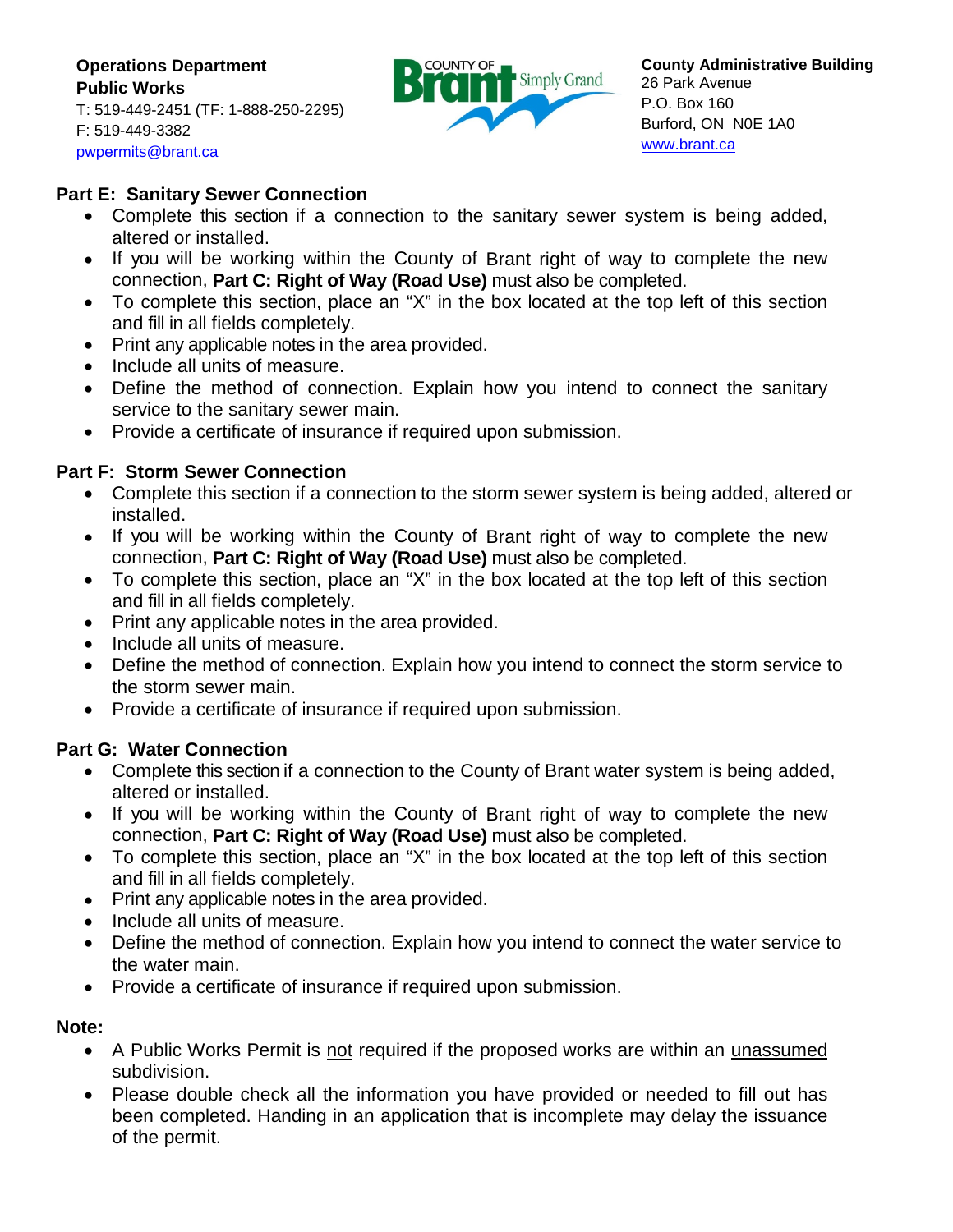

## **PART C: RIGHT OF WAY (ROAD USE)**



### **CONSTRUCTION SPECIFICATIONS:**

- 1. Asphalt pavement to be saw cut to a clean vertical face.
- 2. Top lift of existing asphalt to be milled 300mm wider than the base lift to provide a milled step joint.
- 3. Native backfill to be used as fill unless unshrinkable fill is requested by the Director of Roads or designate.
- 4. Base lift of Asphalt to be HL-4, PG 58-28.
- 5. Top lift of Asphalt to be HL-3, PG 58-28.
- 6. Tack Coat (SS-1 Emulsion) to be applied to all vertical and horizontal pavement surfaces.

## **CONSTRUCTION RESTRAINTS:**

- 1. Restoration to be maintained for two years from date of restoration approval.
- 2. The applicant is required to notify Public Works a minimum of 24 hours and a maximum or 48 hours prior to the start of construction at 519-449-2451, during office hours Monday to Friday 8:30 AM to 4:30 PM.
- 3. Written permission is needed before unshrinkable fill is placed in the excavation.
- 4. Material used in construction must be approved by the Director of Roads or designate.
- 5. Surface Treated Roads are to be repaired with a top lift of 40mm ofHL-3. Gravel Roads are to be repaired with 150mm of Granular "A" and 450mm of Granular "B".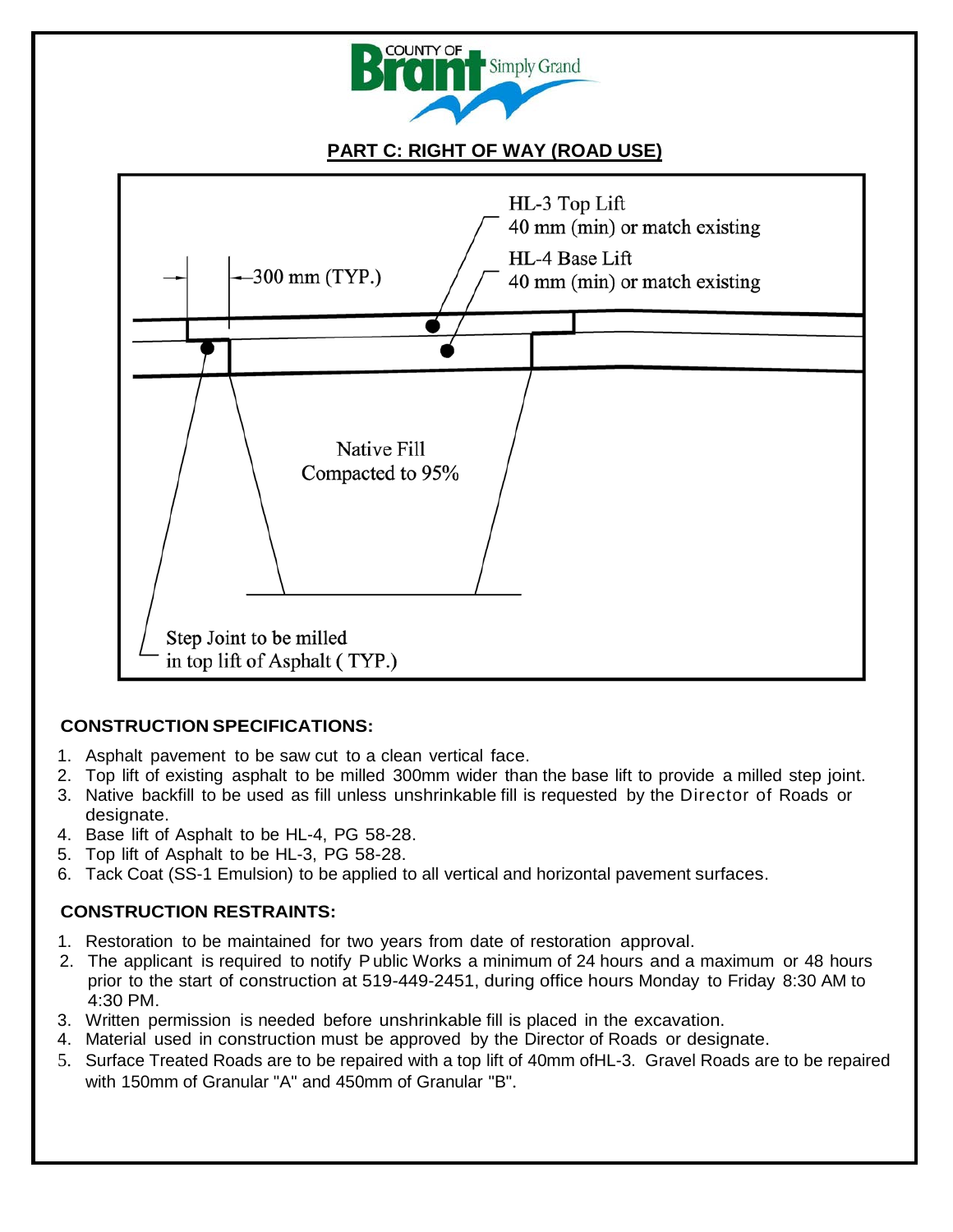

## **PART D: ENTRANCE – PROPERTY OWNER INFORMATION**

### **Installation**

The property owner shall engage an insured contractor. The contractor shall provide the municipality with proof of liability insurance of a minimum of two million dollars (\$2,000,000) prior to release of the approved permit.

### **Curbs and/or Head walls**

No curb or head wall can extend above the surface of the roadway shoulder within the limits of the shoulder and its rounding. Any future replacement, repairs or alterations to the curb or head wall will be the sole responsibility of the owner including any associated costs regardless of the reason for the work.

### **Maintenance of Entrances**

Property owners having an entrance to a Municipal road are fully responsible for the maintenance of the entrance including the removal of snow and ice and keeping the portion of the entrance within the right-of-way in a safe condition for vehicular traffic. Each entrance to a Municipal road must be designed, constructed and maintained in a manner that will prevent surface water from the entrance way or from the adjoining property being discharged via the entrance onto the travelled portion of the highway.

### **Curb and Gutter Urban Areas**

Where curb and gutter exists at the location of the proposed entrance, the applicant will be required to construct a drop curb at the entrance location. The existing curb shall be removed and replaced using materials and construction methods acceptable to the Director of Roads or designate. The area between the curb and sidewalk is to be hard surfaced in accordance with the Director of Roads or designate requirements. If there is no sidewalk, the area between the curb and property line is be hard surfaced, in accordance with the Director of Roads

or designate requirements. In the event that an owner elects to hard surface using any material other than HL3 asphalt (i.e. concrete, paving stones, etc.) any future repairs by the county will consist of one 40mm HL3 asphalt lift. Repairs beyond this scope will be the sole responsibility of the owner who must bear all associated costs regardless for the reason of the work.

## **Costs**

All costs for the entrance are the sole responsibility of the owner who shall guarantee the construction/placement of the work for a period of two years from the date of placement. It is the responsibility of the owner to obtain locates of utilities prior to construction. The property owner is responsible to ensure proper cover over existing utilities is maintained (i.e. if the owner installs a culvert over an existing watermain/service without the required depth of cover and the line freezes, the owner will be responsible for all costs to correct). No used culvert will be permitted for use in a new entrance. All new culvert and must conform to the latest County of Brant Standards and Specifications.

## **Restoration**

As per By-Law 45-12, "Where any person constructs or alters or permits the construction or alteration of an entrance without a permit of fails to comply with the terms and conditions of a permit, the altered portion of the highway may be restored by the municipality at the owner's expense and collected in like manner as taxes".